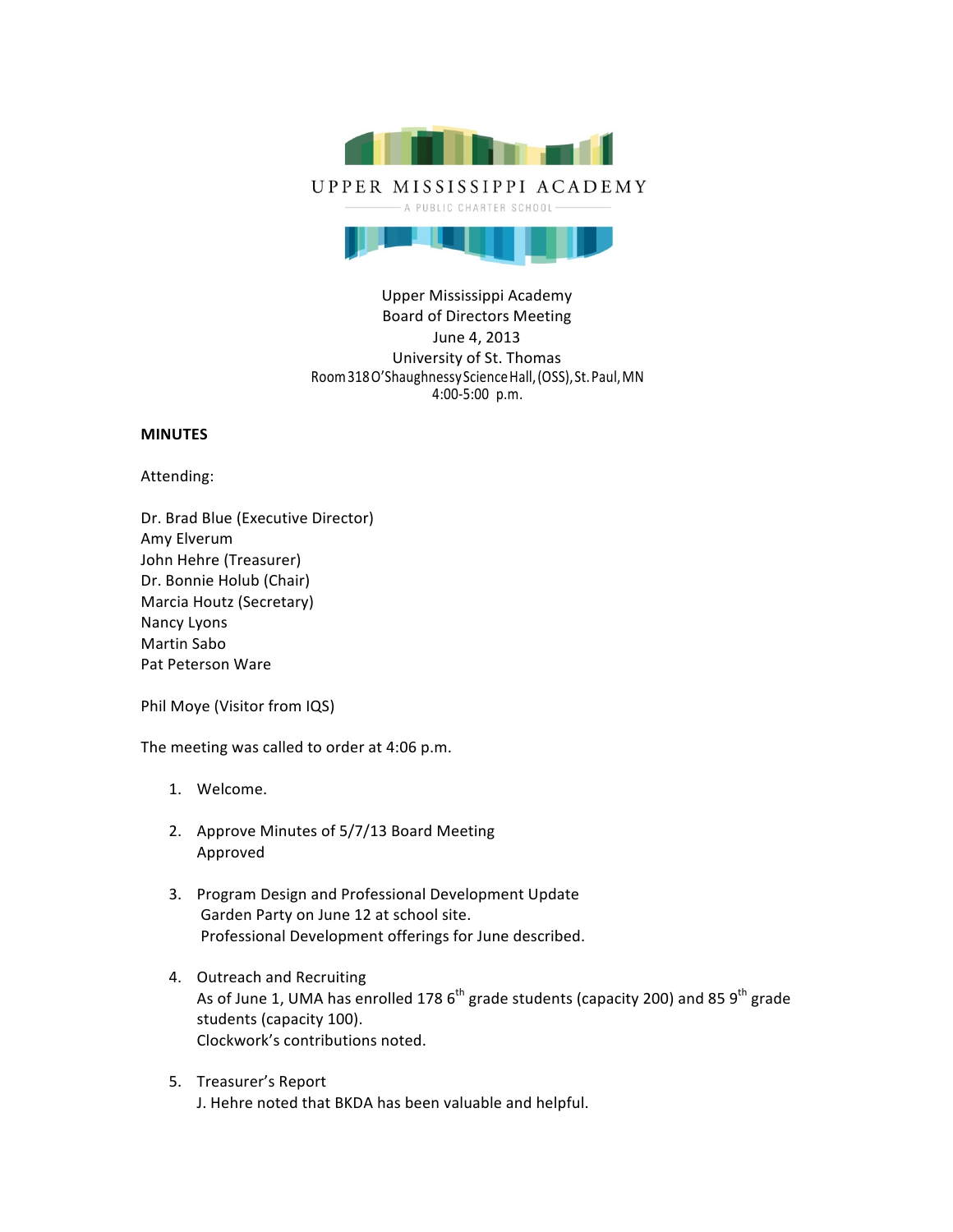Adjustments were made to the budget. On July 15 we will receive information on MDE monies. There was discussion on timing of expenditures. Moved to accept the budget. Approved.

6. Proposed Vendor Contracts/Proposals Action is required on all of the contracts/proposals. 7.1 Information and Educational Systems (TIES) 7.2 Innovative Special Education Services Technology (ISES) 7.3 Wilderness Inquiry 7.4 MacPhail Center for Music 7.5 Done Rights Food Services

After discussion, J. Hehre moved that all above contracts be accepted. A. Elverum seconded the motion. Motion carried

Chairperson Holub suggested that a technology committee be formed.

- 7. Facilities Update Dr. B. Blue outlined the recent changes made.
- 8. Lease Aid application status Application is due to MDE on 1 July
- 9. Calendar

Calendar for school year 2013-14 was presented. A. Elverum moved to accept, Seconded by N. Lyons. Approved.

10. Board Items

The present Board Membership expires on July 1, 2013. Chair Holub will contact each present Board Member to discuss terms.

- 11. Other Business SciGirls program was recognized for their excellent contribution to science literacy.
- 12. Next Board Meeting will be on 25 June, 2013.
- 13. Meeting was adjourned at 5:10 p.m.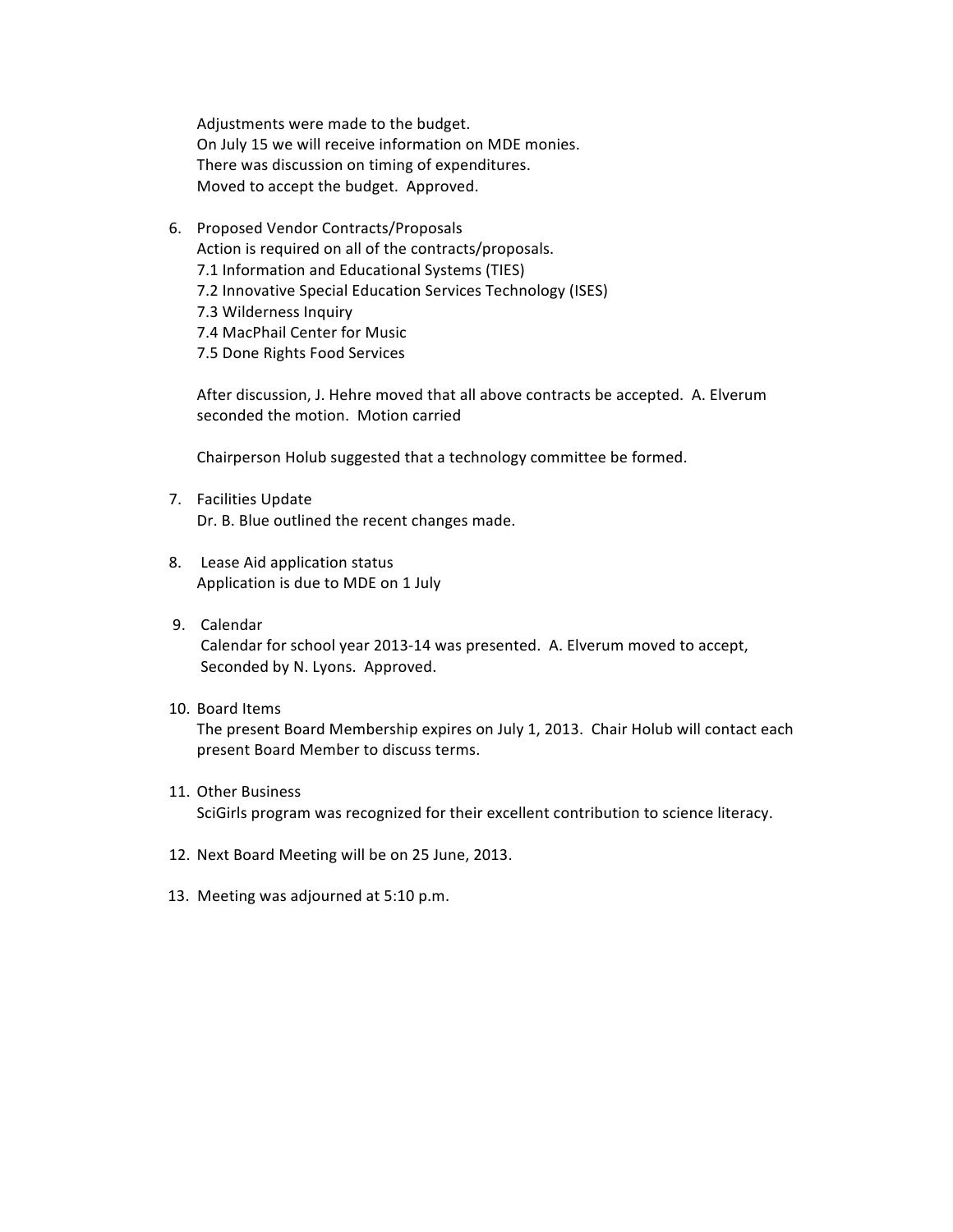

# **Program Design & Professional Development**

06.24.2013

## **Program Design**

Weekly and Bi-Weekly Meetings with Lead Teachers on the Development Team to finalize lessons/modules, course descriptions, identify needed resources for classrooms.

Approximately 300 students and family members gathered at the UMA site on June 12<sup>th</sup> to plant the straw bale garden that will support the ESY in the fall. Families "gifted" plants, tools, and equipment.

Summer reading lists created and sent to enrolled students. Pursuing relationships with local bookstores and libraries to support the reading requirements at UMA. Plan and support family/student gatherings.

## **Student Get-Togethers**

## **July**

9<sup>th</sup> Grade Bike and Bites- A 2-hour bike tour of our neighborhood ending at Minnehaha Falls with refreshments at the end of the bike ride.

 $6<sup>th</sup>$  Grade Picnic – Place to be determined

# **August**

9<sup>th</sup> Grade A Walk Through the Walker-An Exploration of the Walker Art Museum and Sculpture Garden

#### **Planning for the Fall**

Weekly meetings with Karen Kennedy or ISES (Innovative Special Education Services) to review student information in order to identify the specific needs of the UMA special education student population as articulated by the student's IEP (Individualized Education Program).

Continued meetings with partners who are supporting the learning program at UMA: Wilderness Inquiry, Textile Center, MacPhail, National Park Service, Historic Fort Snelling, DNR, etc.

#### **Professional Development**

#### **23-27 June**

Edible Schoolyard Academy, Berkeley, CA, Bryon Adams and Marian Hehre

#### **24-28 June**

Center for EcoLiteracy Conference-Berkeley, CA, Becoming Ecoliterate: A New Integration of Emotional, Social, and Ecological Intelligence, Catherine Jordan/Pat Peterson-Werre

#### **24-26 June**

Play the Past: Field Trip of the 21<sup>st</sup> Century; Minnesota History Center (Free Teacher Workshop)

# **Teacher Recruitment**

Continue the interviewing/hiring process for 3 $6<sup>th</sup>$  grade teachers and 2 Special Education teachers.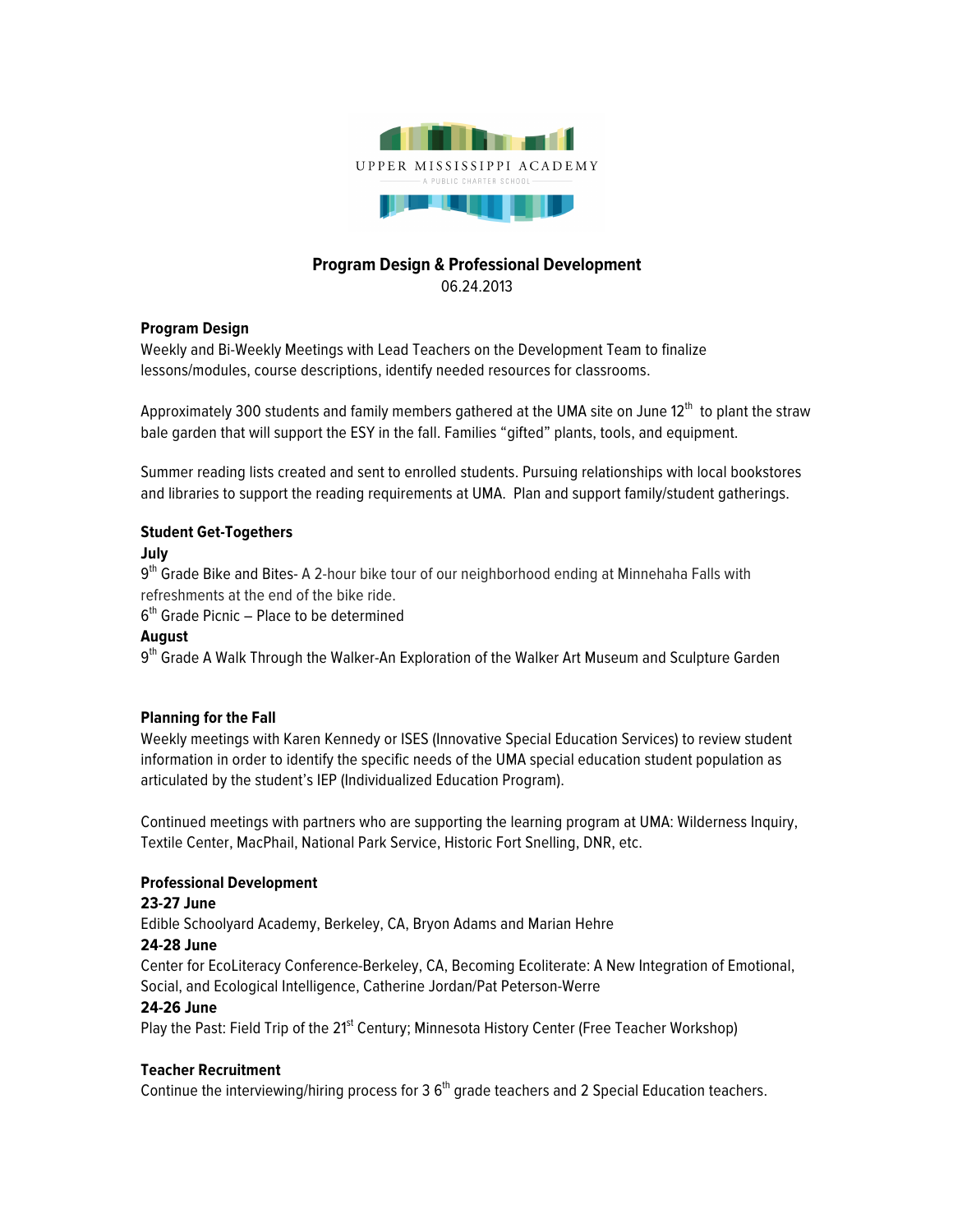

# **Outreach & Recruiting**

As of 20 June, UMA has enrolled 182 6<sup>th</sup> grade students (capacity 200) and 84 9<sup>th</sup> grade students (capacity 100).

UMA Informational Meetings and Outreach Efforts

| 1.  | 11.07.2012  | <b>Community Meeting, Lake Country School</b>                        |
|-----|-------------|----------------------------------------------------------------------|
| 2.  | 11.27.2012  | Community Meeting, Home of Julie Sabo                                |
| 3.  | 11.28.2012  | <b>Community Meeting, Pearl Park</b>                                 |
| 4.  | 11.29.2012  | Community Meeting, Home of Ellis Peterson                            |
| 5.  | 12.04.201   | <b>Community Meeting, Matthews Park</b>                              |
| 6.  | 12.27.2012  | Community Meeting, Bethlehem Child Care                              |
| 7.  | 01.03.2013  | Community Meeting, Home of Katie and Mark Mortenson                  |
| 8.  | 01.07.2013  | <b>Community Meeting, Longfellow Park</b>                            |
| 9.  | 01.10.2013  | School Information Fair, Partnership Academy                         |
| 10. | 01.10.2013  | Minneapolis School Choice Fair, Minneapolis Convention Center        |
| 11. | 01.15.2013  | School Visit and Presentation, Best Academy                          |
| 12. | 01.16,2013  | Community Meeting, Home of Ned and Kristi Zimmerman-Bence            |
| 13. | 01.24.2013  | Community Meeting, Sibley Park (over 100+ attended)                  |
| 14. | 01.30.2013  | School Choice Fair, Whittier School                                  |
| 15. | 01.30.2013  | Community Meeting, Home of Hiromi Mizuno                             |
| 16. | 02.07.2013  | <b>Community Meeting, Pearl Park</b>                                 |
| 17. | 02.09.2013  | First 100+ Enrolled students and families gathered at BaseCamp       |
| 18. | 02.11.2013, | <b>Community Meeting, Farview Park</b>                               |
| 19. | 02.12.2013  | Community Meeting, East Phillips Park Cultural & Community Center    |
| 20. | 02.20.2013  | <b>Community Meeting, Folwell Park</b>                               |
| 21. | 02.20.2013  | School Visit and Presentation, New City Charter School               |
| 22. | 03.06.2013  | Community Meeting, Hillcrest Park, St. Paul                          |
| 23. | 03.07.2013  | Community Meeting, Home of Monica Gihl                               |
| 24. | 03.16.2013  | Minneapolis Convention Center during Somali Event                    |
| 25. | 03.18.2013  | Community Meeting, Home of Lynette Lamb                              |
| 26. | 04.04.2013  | Community Meeting, Rev. Dr. M.L. King Jr. Recreation Center and Park |
| 27. | 04.08.2013  | Community Meeting, Windom South Community Center                     |
| 28. | 04.17.2013  | <b>Community Meeting, Stewart Recreation Center</b>                  |
| 29. | 04.21.2103  | Community Meeting, Cedar-Riverside Plaza                             |
| 30. | 04.22.2013  | <b>Community Meeting, Brian Coyle Recreation Center</b>              |
| 31. | 04.24.2013  | Meet with Placement Staff, Cedar-Riverside Community School          |